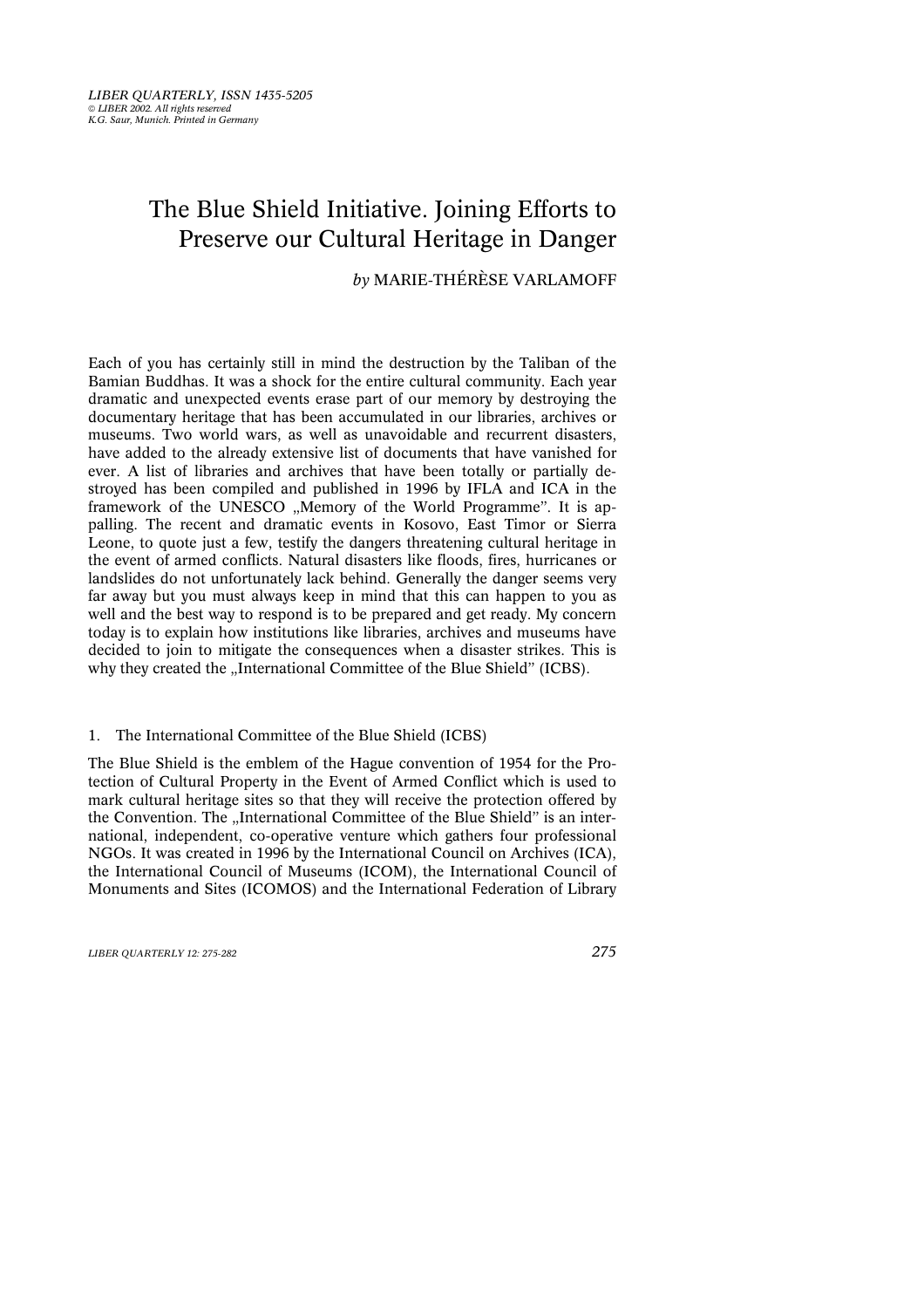Associations and Institutions (IFLA). Theses represent an unrivalled body of experts that can provide authorities and professionals with expertise and networks in case of armed conflict or natural disasters that could affect cultural heritage throughout the world. The four organisations are also working together to organise risk preparedness at an international level and to encourage it at a local level.

# 2. The Hague Convention

*The Convention for the Protection of Cultural Property in the Event of Armed Conflict* adopted at The Hague (The Netherlands) in 1954, in the wake of massive destruction of the cultural heritage in the Second World War, is the first international agreement accepted world-wide and focusing exclusively on the protection of cultural heritage. It covers immovables and movables, including monuments of architecture, art or history, archaeological sites, works of art, manuscripts, books and other objects of artistic, historical or archaeological interest, as well as scientific collections of all kinds.

The states which are party to the Convention are obliged to lessen the consequences for cultural heritage of an armed conflict and to:

- take preventive measures for such protection not only in time of hostilities (when it is usually too late), *but also in time of peace;*
- safeguard and respect cultural property during armed conflict (this obligation also applies in conflicts of a non-international character);
- mark certain important buildings and monuments with the emblem of the Blue Shield.

The Convention was adopted together with a Protocol which prohibits the export of cultural property from occupied territory and requires return of such property to the state from which it was removed. The Protocol also expressly forbids the appropriation of cultural property as war reparation.

As of 19 July 2001, 101 states are parties to this Convention, 83 of which are also Parties to the Protocol.

# 3. Second Protocol to The Hague Convention

Following barbaric acts committed against cultural property in the course of the 1980s and the beginning of the 1990s, a review of the Convention was ini-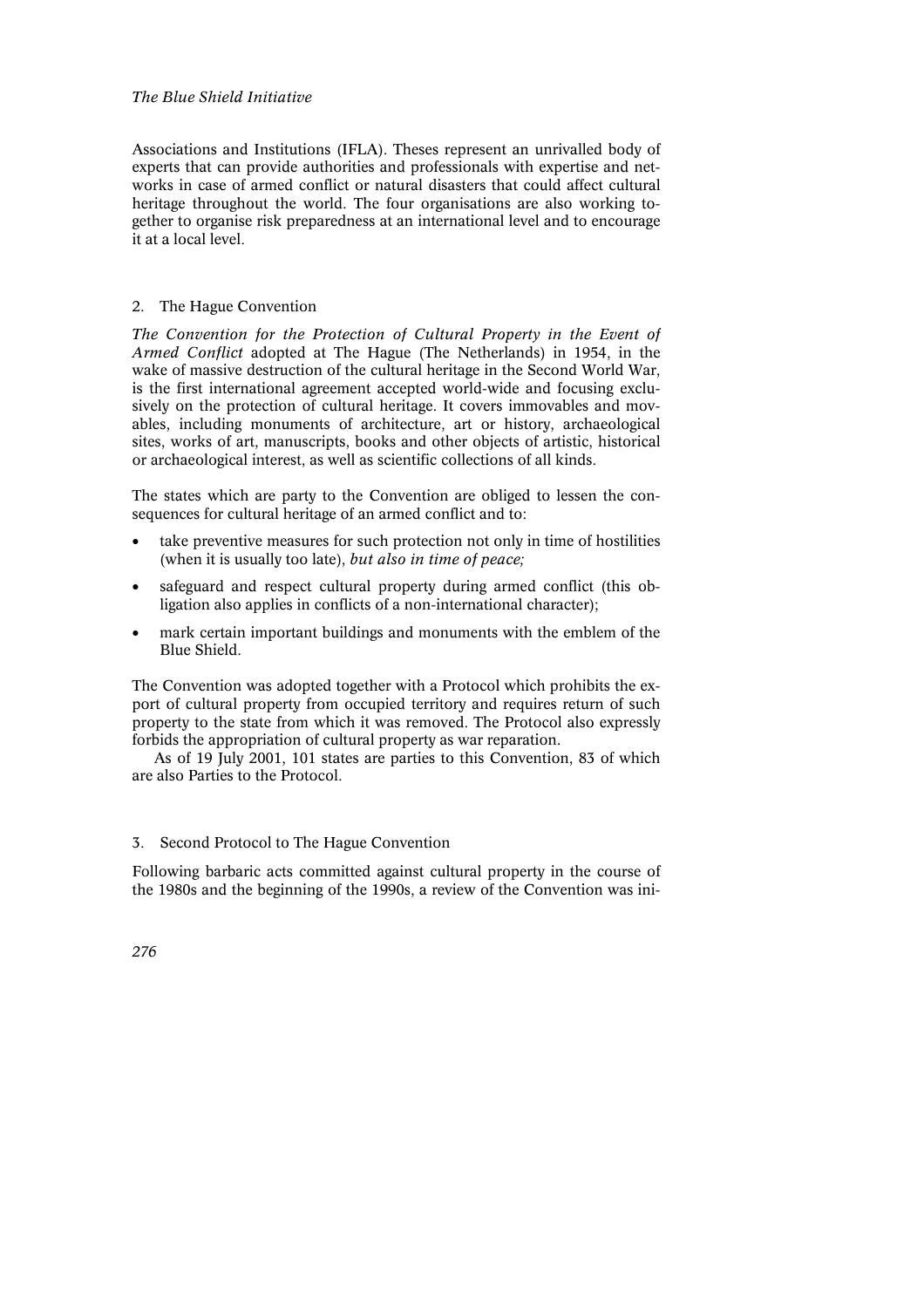tiated in 1991 to draw up a new agreement to improve the Convention. A Second Protocol to The Hague Convention was adopted at a diplomatic conference at The Hague in March 1999. This Second Protocol provides greater protection than before and creates a new category of enhanced protection for cultural heritage that is particularly important for humankind, enjoys proper legal protection at national level and is not used for military purposes. It also specifies the sanctions to be imposed for serious violations of cultural property and defines the conditions in which individual criminal responsibility shall apply. Finally, it establishes a twelve-member Intergovernmental Committee to oversee the implementation of the Convention and the Second Protocol. This Protocol officially recognises ICBS as one of the organisations authorised to contribute, in a consultative role, to the work of the Committee.

#### 4. ICBS Goals and Principles

The main objectives of ICBS are :

- to facilitate international response to threats or emergencies through cooperation between ICBS and national organisations;
- to propose its services in terms of expertise;
- to encourage safeguarding and respect for cultural property and particularly to promote standards for risk preparedness;
- to train experts at a national or regional level to prevent, control and recover from disasters.

In order to reach these objectives ICBS has three major areas for actions which are :

- raising awareness about damage to cultural heritage;
- implementing programmes for preventing and managing disasters and for rebuilding afterwards;
- identifying resources for prevention and rapid intervention in emergency situations.

The vision of the ICBS is that in time the Blue Shield will become for cultural heritage what the Red Cross is for humanitarian protection. ICBS has elaborated its Charter in Strasbourg, April 2000, and decided to respect the following principles :

*277*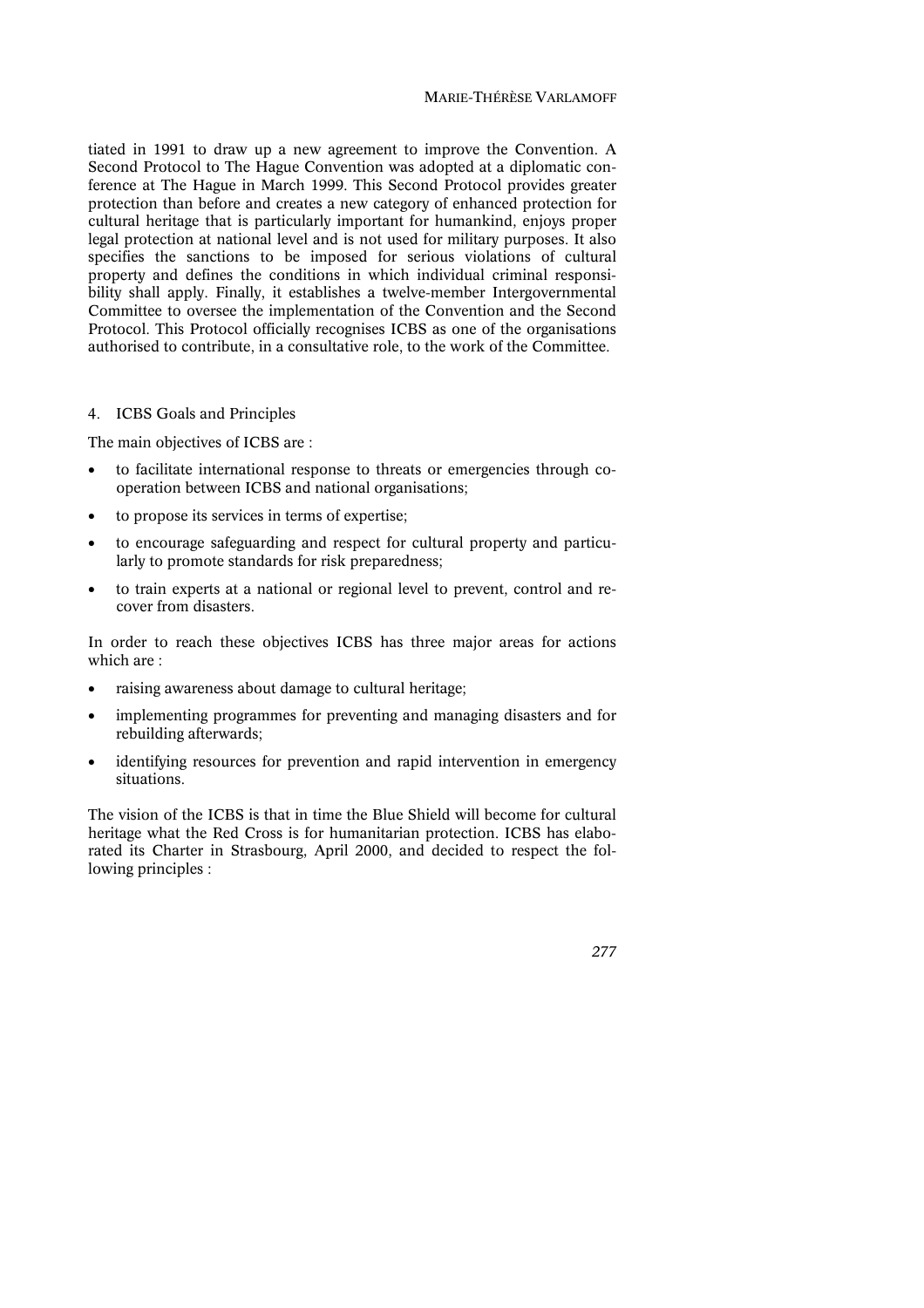- joint actions
- independence
- neutrality
- professionalism
- respect of cultural identity
- work on non profit basis.

### 5. Stages of Intervention

The action of ICBS is threefold and takes place before, during and after a conflict or a disaster. So far the preventive phase has been the best developed within ICBS action plan and implies :

- to assess the risks and raise awareness of threats among governments, professionals and the public;
- to improve risk preparedness: this phase starts very much upstream with the selection of an appropriate site for the building. Another important point is the creation and updating of inventories of the collections. Those inventories should be duplicated and stored in a different place and accessible in the event of conflict or disaster; it is also recommended to duplicate those documents which are unique or of specific value or very often consulted and to store one copy of each duplicate in a different place;
- to train professional staffs to intervene during and after disasters and to organise workshops;
- to promote the elaboration of disaster plans, especially in national institutions.

ICBS intends to emphasise the fact that preventive measures are useful not only in the event of a disaster but also in the daily management of an institution and that they contribute to the good care of collections.

Hopefully ICBS will prove to be able in the future to respond to disastrous situations by:

- providing a pool of experts through its international, cross-sectoral network of professionals;
- raising core funds to provide means of immediate response;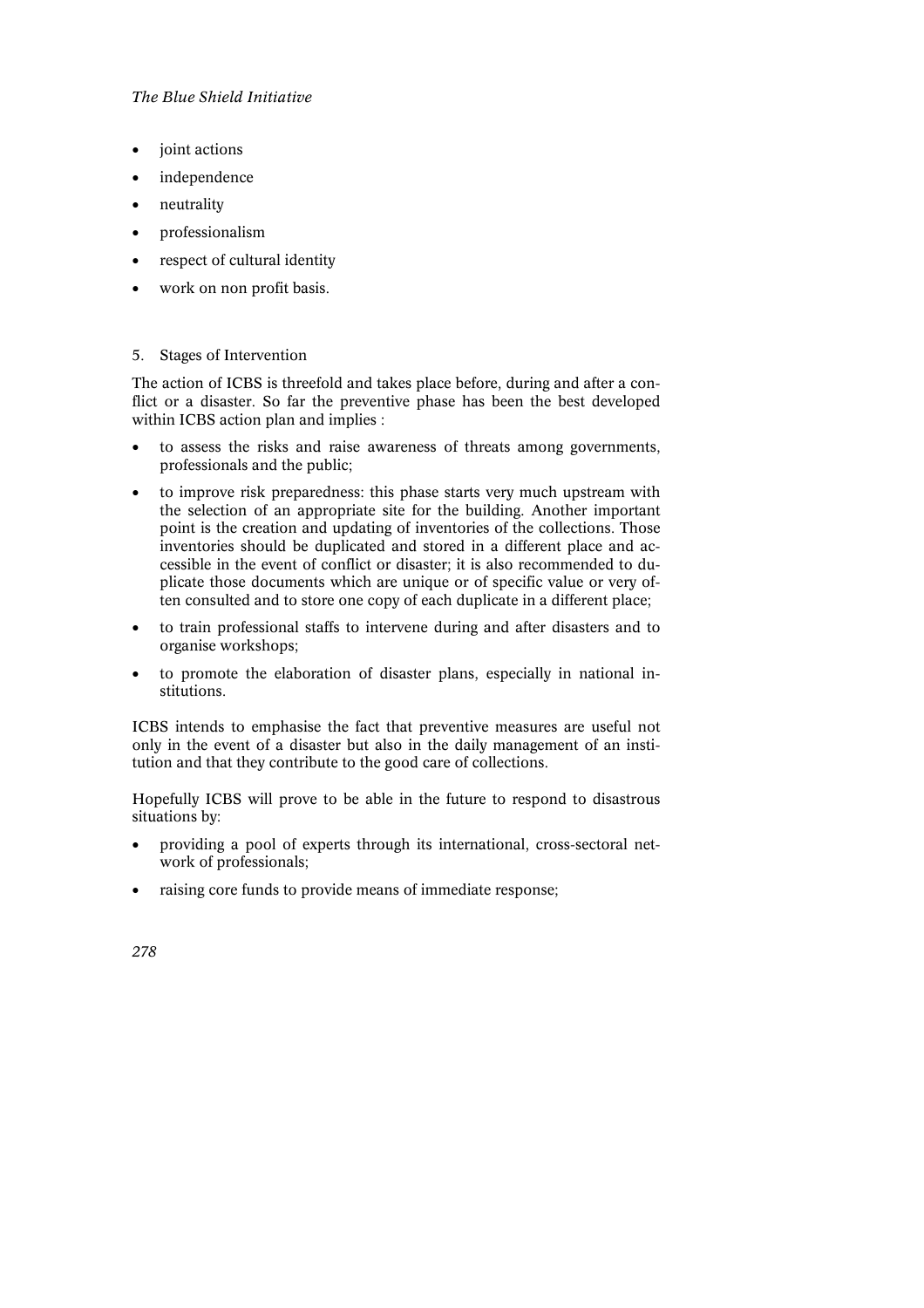• disseminating information and sharing resources.

In the event of a disaster, ICBS should be able to play the role of a consultant thanks to its pool of experts and its network of professionals and to assess damages and provide expertise as to how to undertake the recovery.

# 6. Past or Ongoing Activities

Despite the lack of resources, human or financial, ICBS has achieved a number of actions concerning specific endangered areas such as Kosovo and Afghanistan. It has participated in various meetings convened by UNESCO concerning the new Hague Protocol and organised in November 1998 an international seminar in Slovenia to train professional staffs to intervene following disasters.

### *Kosovo*

Several initiatives concerning Kosovo were taken by the various ICBS members:

- a mission to the national museum of Kosovo in Pristina (ICOM and *Patrimoine sans Frontières*), November 1999;
- a mission to the archives of Kosovo (ICA, UNESCO and the Council of Europe), December 1999;
- a conference of the national director of archives of former Yugoslavia and neighbouring countries (ICA) November 1999;
- financial assistance (IFLA) to salvage rare manuscripts, December 1999;
- a mission to the libraries of Kosovo (IFLA) in February 2000.<sup>1</sup>

# *Afghanistan*

A meeting was organised in close co-operation with UNESCO and other organisations in September 98 and an action plan was drawn up to try and stop the transit through Pakistan and the commerce of Afghan cultural properties. UNESCO was requested to establish a cultural officer post in Islamabad and to enhance world's public awareness of Afghan monuments and sites, libraries and archives documents through their inclusion on the List of the World cultural and natural Heritage and in the International Register for the "Memory of the World".

*279*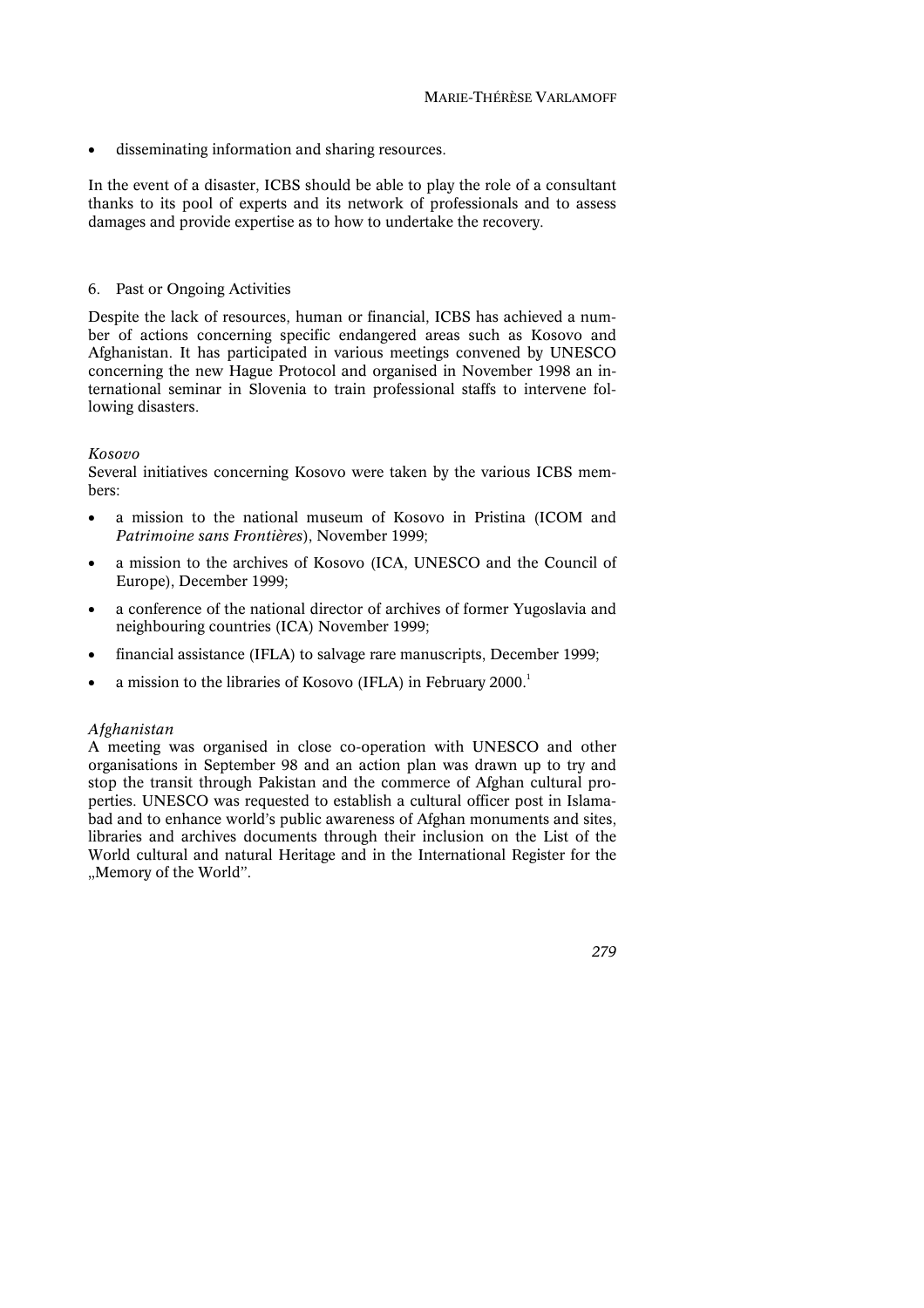In June 2002 ICBS members met in Paris to try and draw an action plan for Afghanistan. A report by a UNESCO member, back from a mission in Kabul, proved the difficulty of implementing actions or even sending a mission to assess the situation.

# *The Radenci International Seminar*

An international seminar was organised in November 1998 in Slovenia to train professional staff to intervene following disasters. Participants from 12 countries, drawn from museums, archives, libraries and historic buildings, spent a week discussing strategies and tactics for dealing with disasters. Case studies on war damage in Bosnia and Croatia, flood damage in Poland, earthquake damage in Italy, together with the experiences of Dutch and Swedish military personnel, including a former UN commander in Bosnia, provided the raw material for the seminar, which was targeted at personnel in eastern and southern Europe.

The seminar drafted a joint statement, to be known as the *Radenci Declaration* calling for:

- the protection, safeguard and respect of cultural property in both normal and exceptional situation – to be included in national policies and programmes;
- strategies to assess and reduce risk and to improve response capacity in the event of threat to cultural property to be developed;
- institutions caring for the cultural heritage, to integrate risk preparedness and management within their activities.

# 7. Blue Shield Network

The great strength of Blue Shield is that it is cross-sectoral, bringing together professions and institutions across the cultural spectrum. By pooling their expertise, and drawing in military authorities and emergency services, the Blue Shield is a potentially powerful model for managing disaster risks at a national level. Organisations such as the International Committee of the Red Cross (ICRC) and the International Centre for the Study of the Preservation and Restoration of Cultural Property (ICCROM) certainly stand as major partners in the implementation of ICBS activities. It is essential that the variety of persons concerned by risk preparedness and response to disasters may also be implied, not only when the disaster strikes but before. Contacts should be established with the fire brigade and the army units specifically concerned by cultural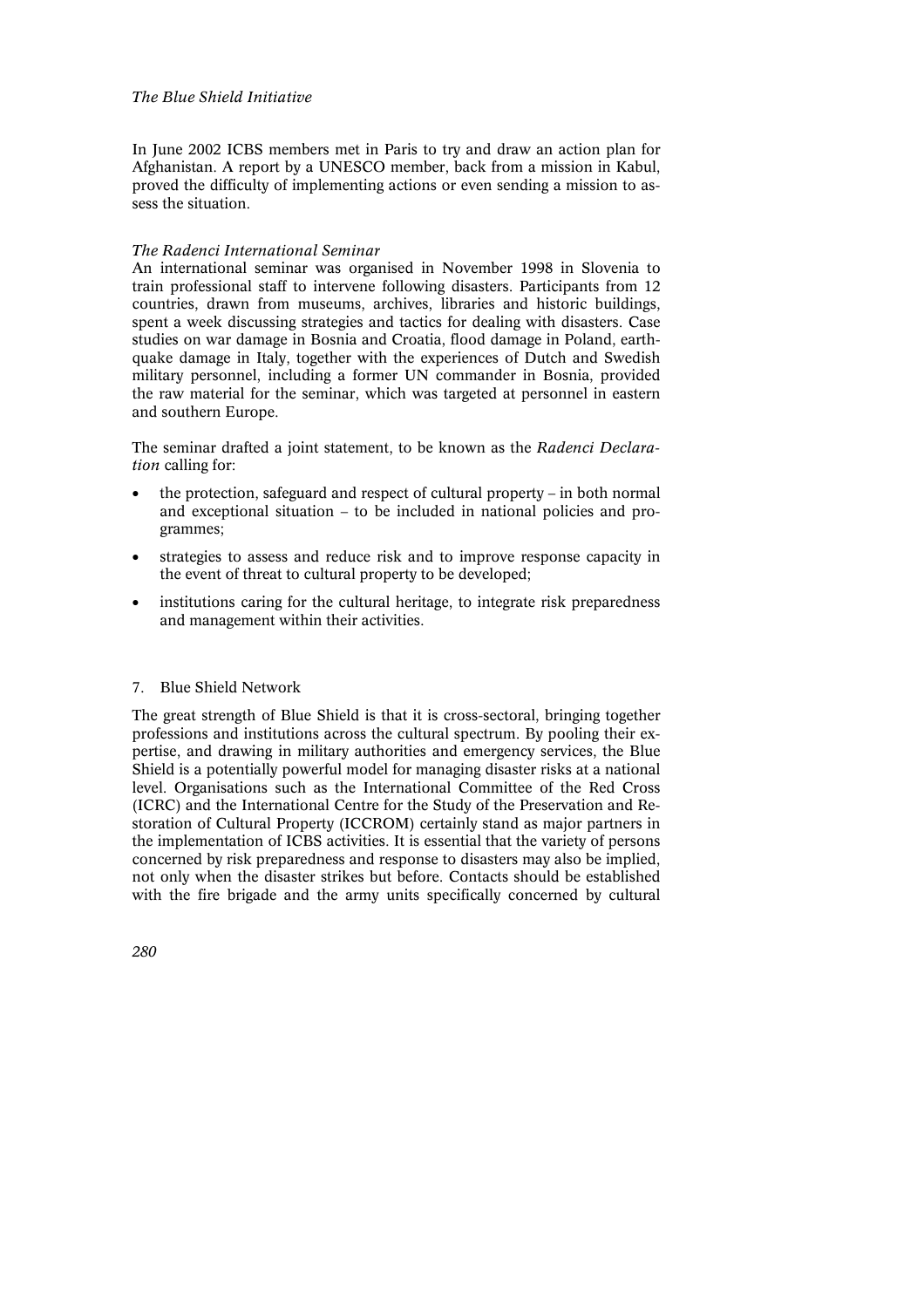heritage, as it is the case in The Netherlands for instance. The officials in charge of the City or the Country representatives should also be made aware of existing dangers and they should be asked to bring the co-operation of all the public services they are supervising in the event of a disaster. It is equally important to contact the suppliers susceptible to be called for in the event of a disaster.

#### 8. National Committees of the Blue Shield

Since its creation it has been obvious that ICBS efficiency would be enhanced by the creation of national Blue Shield committees. It is vital that the international initiative is taken up and supported by local initiatives. Blue Shield committees have been or are being formed in a number of countries. Belgium was the fist to do so, later followed by The Netherlands, the United Kingdom and France. There are steps taken in Poland and Italy to create a national committee and I was informed two weeks ago of the existence of a Czech Committee. Some other countries - Switzerland and the US - have similar organisations.

You all have an important role to play in the development of those national Blue Shield Committees. At a national level, each of you must throw your weight behind the future body, and lobby your government to ratify the international measures to protect the cultural heritage. You should encourage co-operation with other professions and bodies to improve emergency preparedness and help raise public awareness of threats of all sorts to cultural heritage and measures to combat them.

#### 9. Strategy for the Future

Apart from the creation of a network and of national Blue Shield Committees, the Blue Shield intends to:

- document past and occurring disasters and disseminate the information world-wide - which means to organise meetings in order to advocate risk preparedness and the Blue Shield and/or to publish articles on the subject in order to raise awareness among cultural professionals;
- assess possible risks according to the political or geographical situation and to take all necessary measures in order to mitigate the consequences of unexpected disasters – which means to conduct surveys on the existence of potential risks, to list and prioritise them;

### *281*